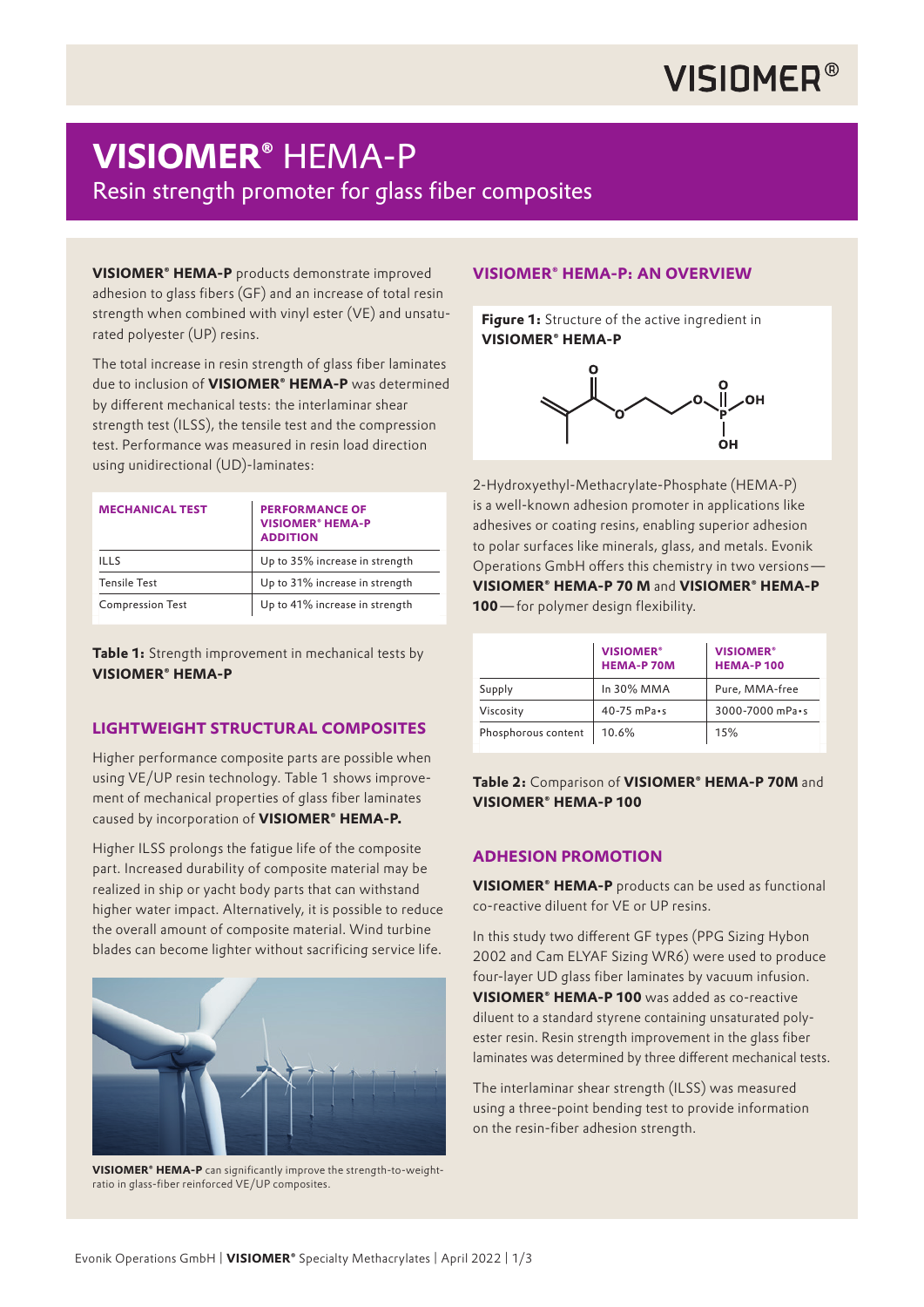## **VISIOMER®**

Figure 2 shows that the addition of **VISIOMER® HEMA-P 100** (5-15wt%) significantly increases the ILSS up to 36% independent of the fiber type used.

**Figure 2:** Increase in interlaminar shear strength (ILSS) for **VISIOMER® HEMA-P 100** containing UP resins



The ILSS results prove that **VISIOMER® HEMA-P** as co-reactive diluent provides a superior fiber-to-resin adhesion.

Additionally, the GF laminates were subjected to tensile strength and compression tests to further evaluate mechanical properties in the presence of **VISIOMER® HEMA-P.** 

**Figure 3:** Resin failure of tensile strength measurement (90° direction) for UP resin containing **VISIOMER® HEMA-P 100**



Figure 3 shows the resin failure of the different resin formulations taken from the 90° tensile testing. In contrast to the ILSS measurement, the increase in resin failure

depends on the glass fiber type used. The maximum increase in resin failure is achieved by the addition of 15wt% HEMA-P and the use of the Hybon fiber.

**Figure 4:** Mechanical properties determined by compression testing (90° direction) for laminates prepared with a standard UP resin with and without 15wt% **VISIOMER® HEMA-P 100**



Figure 4 provides the results of the compression testing of laminates containing **VISIOMER® HEMA-P** as strength promoter versus the standard UP resin without strength promoter. The measurements confirm again the improvement of mechanical properties using **VISIOMER® HEMA-P.** The performance increase depends on the glass fiber type. The increase of compression strength in 90° direction for PPG HYBON 2002 is up to 41%, where the increase for CAM ELYAF WR6 is lower but still significant at 18%.

In conclusion, incorporation of relatively low proportions of **VISIOMER® HEMA-P** specialty methacrylate can significantly improve the total strength of glass fiber reinforced VE/UP composites. This improved mechanical strength allows to produce components with reduced weight and identical performance — creating possibilities for a sustainable world.

### **VISIOMER® METHACRYLATES — READY FOR THE NEXT LEVEL**

Evonik Specialty Methacrylates looks forward to supporting you in finding the best solution for your next challenge in polymer design. Contact us for further information on our **VISIOMER® HEMA-P** products.

Evonik Operations GmbH | **VISIOMER®** Specialty Methacrylates | April 2022 | 2/3